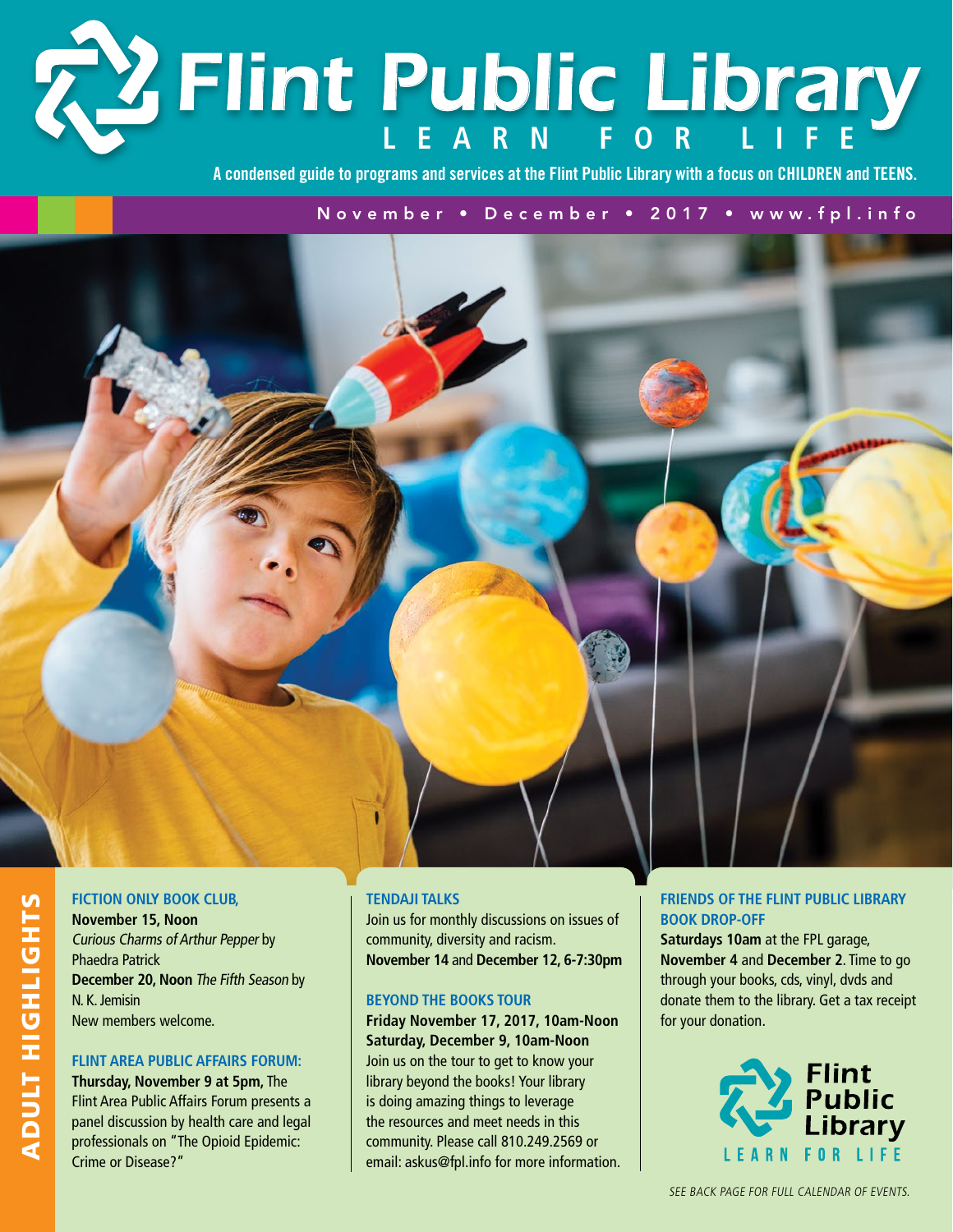## Children's Learning Place



# **Rhymes & Readin'**

#### **TUESDAYS, November 14-28 & December 12 & 19**

**(5 weeks)**, 6:30-7:30pm; no meeting December 5, join us for Holiday Walk.

A story time for toddlers, ages 2-3 years and their parents and caregivers. Based on the "Every Child Ready to Read" five practices —

**Register, call 810.249.2170.** Talking  $\star$  Singing  $\star$  Reading  $\star$  Writing  $\star$  Playing

# **The Flint Cultural Center Presents** For the entire family TUESDAY, DECEMBER 5, 5:30-8pm

The Flint Public Library presents a variety of activities to visitors wandering the Flint Cultural Center Campus during this magical evening when all venues are open and free to the public.

#### The Library's Holiday Walk Schedule

| $5:30 - 7:30$ pm        | Children's Craft, while supplies last, "Make a<br>Holiday Ornament."       |
|-------------------------|----------------------------------------------------------------------------|
| $5:30 - 7:30$ pm        | Refreshments provided by the Friends of the Flint<br><b>Public Library</b> |
| $5:30 - 5:55$ pm        | <b>Ringspiration Bell Choir</b>                                            |
| $6:00 - 6:25$ pm        | Amazing Clark: Punch and Judy Show                                         |
| $6:30 - 7:00 \text{pm}$ | Movie: Charlie Brown's Christmas                                           |
| $7:05 - 7:30$ pm        | <b>Ringspiration Bell Choir</b>                                            |
| $7:35 - 7:55$ pm        | Amazing Clark: Punch and Judy Show                                         |



# Super Saturday Story Time

A traditional story time for the family with an emphasis on helping children build reading skills.

### **SATURDAYS, November 4-18 and December 2-16 (6 weeks) 1pm** (NO PROGRAM October 28)

| <b>DATE</b>        | <b>THEME</b>                            |
|--------------------|-----------------------------------------|
| November 4         | Tap and Tell: Story Time with iPad Fun! |
| November 11        | <b>Veterans Day Celebration</b>         |
| <b>November 18</b> | <b>Kindness</b>                         |
| <b>November 25</b> | <b>LIBRARY CLOSED</b>                   |
| December 2         | Polar Express                           |
| December 9         | Integrity                               |
| December 16        | Tap and Tell: Story Time with iPad Fun! |
|                    |                                         |



**Free <sup>E</sup> <sup>V</sup> <sup>E</sup> <sup>N</sup>**

 $\boldsymbol{\tau}$ 

# **Polar Express Story Time**

**Saturday, December 2, 1pm** With Handsome Harry the conductor from Crossroads Village.

STEAM EStudioH. SATURDAYS Ages 10 and up Register, Call 810.249.2569.

**Invent your own Super Hero Gadget:** Saturday, November 11 and 18, 2-3:30pm (two-week project)

If you were a super hero, what special tools would you use

#### to do your job? **Hack the Holidays**: Saturday, December 2, 9, 16, 2-3:30pm

(three-week project) Winter break and the holidays are coming. What can you invent to help you celebrate?

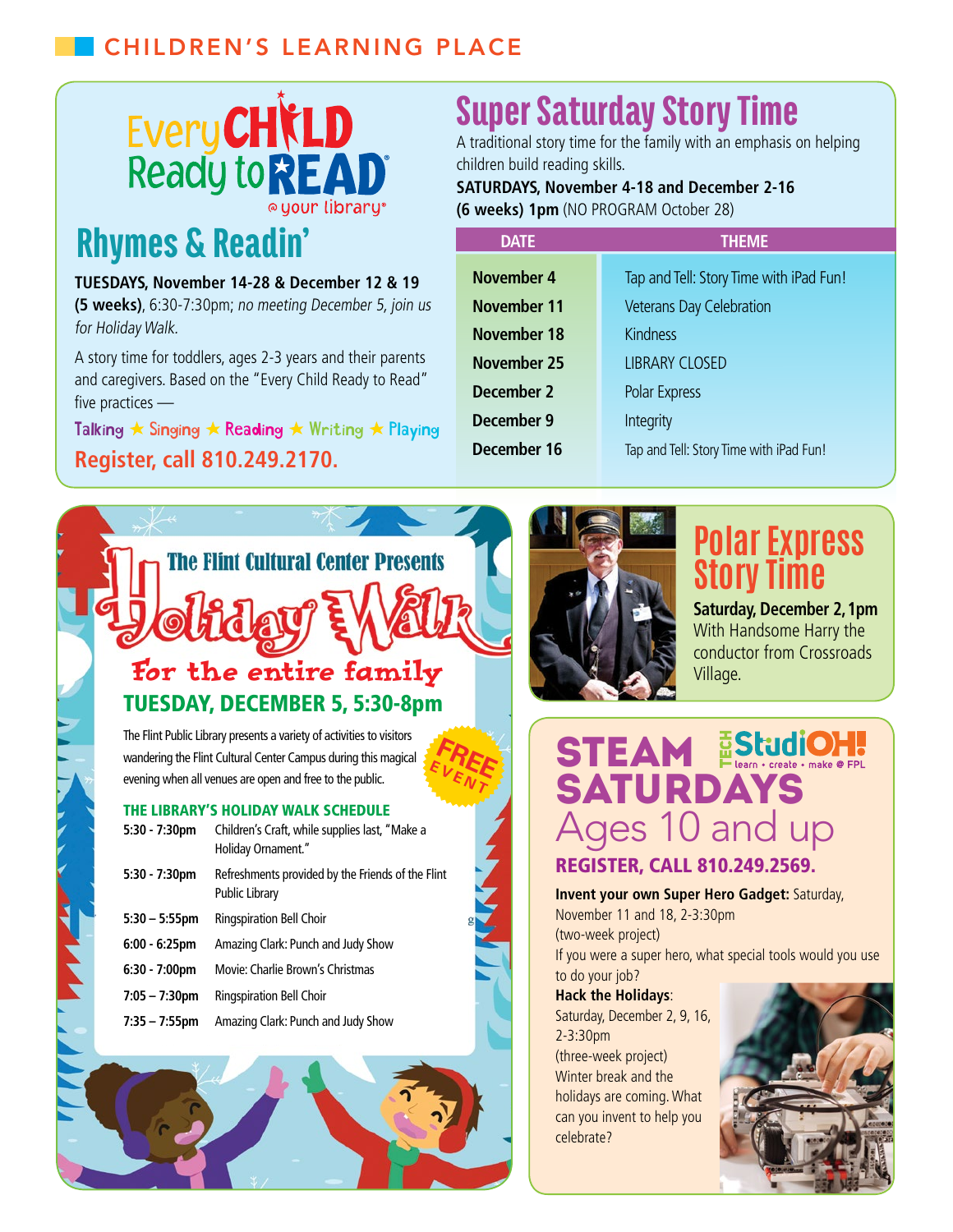# Playdate Craft

Choose from a variety of crafts new and old to make and take **Tuesday, December 26, 1pm**



**Wednesday, December 27, 2pm**



## **TEENZONE**



#### **3-5:30pm**

Meet up with fellow gamers and tabletop enthusiasts to play Minecraft, retro video games and board games.

## Teen Writers Workshop (ages 11-17)

**Tuesday, November 14 & 28 and December 12, 4:30-6pm**

Connect with fellow writers and develop your creative writing talents.

## Family Movie!

## **Tuesday, December 26, 2-4pm**

Calling all dragon fans! Bring your whole family to watch Hiccup and Toothless in the first How to Train Your Dragon film and we will provide the popcorn!

# **StudiOH**

## Flint Youth Film Festival's Teen Filmmaking Workshops (Grades 8-12)

### **Thursdays in November, 4:30pm-5:30pm**

Join experts from the filmmaking craft as you learn the ins and outs of making films! No registration required.



- **November 2:** Working with your camera/mobile device and lighting your film
- **November 9:** Where to distribute your film
- **November 16:** How to make an animated film
- **November 30:** Student Showcase

## Saturdays with Steve – Minecraft @ FPL

**Saturday, November 11 and December 9, 3:30-5pm**

Meet up with fellow Minecraft adventurers to build and survive in unique and exciting worlds. Each meeting will feature different game modes and themes to challenge players of all skill levels. Beginners are welcome too! Register, call 810.249.2569. (Ages 10+)

## Robot Rally

## **Saturday, November 18 and December 16, 3:30-5pm**

Try some new technology and think creatively using robots! Learn simple computer coding and help program various robots to do tricks, new adventures and challenges that you design. Register, call 810.249.2569. (Ages 10+)



# 3D Print a Holiday Ornament

## **Saturday, December 2, 3:30-5:30pm**

Interested in 3D design and printing? Learn how to make a holiday ornament on a 3D printer using the Tinkercad program. Register, call 810.249.2569. (Ages 12+)



Hour of Code: Saturday **December 9, 11am** 



Do you love computers, technology, apps or games? Spend an hour with us and get an introduction to what computer coding is all about during the Hour of Code, a global event celebrating Computer Science Education Week.

## **TECH STUDIOH! OPEN HOUSE**

**Wednesday and Thursday December 27-28, 3:30-5:30pm**

Drop-in and try out our robots, Minecraft, Raspberry Pi, 3D printer and more. Kids 10+,

families welcome.